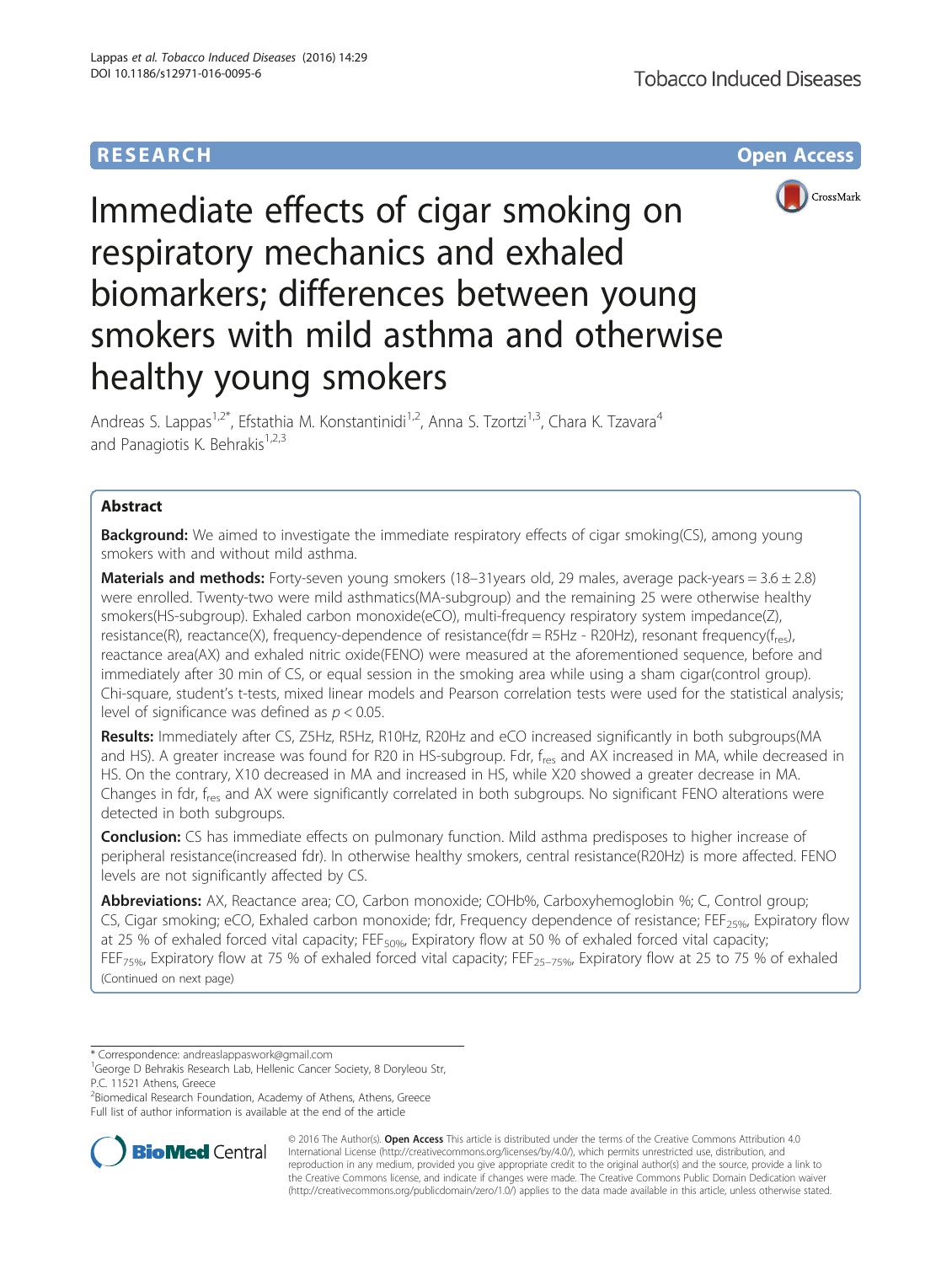#### (Continued from previous page)

forced vital capacity; FENO, Fractional exhaled nitric oxide; FEV<sub>1</sub>, Forced expiratory volume at 1 second; f<sub>res</sub>, Resonant frequency; FVC, Forced vital capacity; IOS, Impulse oscillometry system; HS, Healthy smokers; MA, Mild asthma; PEF, Peak expiratory flow;  $PM_{10}$ , Particulate number 1.0; ppb, Parts per billion; ppm, Parts per million; R5, Respiratory system resistance at 5 Hz; R10, Respiratory system resistance at 10 Hz; R20, Respiratory system resistance at 20 Hz; X5, Respiratory system reactance at 5 Hz; X10, Respiratory system reactance at 10 Hz; X20, Respiratory system reactance at 20 Hz; Z5, Respiratory system total impedance at 5 Hz

## Background

Immediate respiratory effects of cigarette, e-cigarette and water-pipe smoking have been adequately investigated [[1](#page-7-0)–[4\]](#page-7-0). For cigar smoking(CS), however, there is relative lack of such studies. Recent data regarding long-term effects of CS on pulmonary function, detect that CS is associated with decreased values of  $FEV<sub>1</sub>$ and  $FEV<sub>1</sub>/FVC$ , and increased odds of airflow obstruction, even in subjects who have never smoked cigarettes [\[5](#page-7-0)]. Therefore, we hypothesized that there are also immediate respiratory effects, even after a single cigar smoking.

Furthermore, smoking population includes people with respiratory co-morbidities. Asthma is the most prevalent of them among young smokers and it has been shown that approximately 30 % of adults with asthma are current smokers [[6\]](#page-7-0). Cigarette smoking is known to be responsible for accelerated decline in lung function among asthmatics [[7\]](#page-7-0) and poorer control of asthma symptoms [[8](#page-7-0)]. Furthermore, cigarette smoking has been proved to have more deleterious immediate inflammatory effects in asthmatic smokers compared to healthy smokers [[9](#page-7-0)]. Based on the above, we found interesting to test the hypothesis that the acute respiratory system response to CS would be different among otherwise healthy smokers and smokers with mild asthma, considering also that CS is a more intense stimuli than cigarette smoking [[10](#page-7-0)].

Our experimental design was focused on young smokers because CS is popular amongst the youth, with a reported prevalence of 12.6 % among high school students in the USA [\[11](#page-8-0)]. Moreover, young smokers are more vulnerable to unrealistic perceptions regarding safety of CS, used as advertisement tools from tobacco industry. It has been shown that only 8.7 % of cigar smokers consider themselves to be at high risk of cancer development, while the glamorized image of cigar smokers presented in the media appears to be accepted both by those who smoke cigars and those who do not [[10](#page-7-0)].

Through this study, we aimed to detect the immediate respiratory effects of CS and, particularly, to investigate the possibility of a different acute response of the respiratory system among young smokers with and without mild asthma.

## **Methods** Subjects

Forty-seven young adults (29 males, average age =  $23.4 \pm$ 4.2 y, range = 18–31y) voluntarily participated in the study. Twenty-two of them were mild asthmatics, being recruited from our outpatients' lung function clinic(MAsubgroup). All twenty-two asthmatics were sporadically treated with short-acting  $β_2$ -agonists. They all reported atopic history (20 with allergic rhinitis, five with allergic conjunctivitis and two with atopic dermatitis), mild dry cough, chest tightness and wheezing. All symptoms were sporadic, elicited by exposure to certain substances, or following respiratory infections. All 22 MA-subjects completed the Asthma Control Questionnaire(ACT) and reported an ACT-score ≥20. Furthermore, they were all free of symptoms and any medication at the time of the study (conducted out of pollen season), and for the past 4 weeks. The remaining 25 subjects were otherwise healthy smokers(HS-subgroup).

All 47 subjects were current cigarette smokers (reported smoking of at least one cigarette during the past 30 days [[12](#page-8-0)–[14\]](#page-8-0), average cigarette consumption was 3.6 pack-years) and frequent cigar smokers (approximate consumption = 1 cigar/week). Exclusion criteria for all subjects included any kind of diseases (even a common cold during the previous 2 weeks) with the exception of mild asthma in MA-subgroup, pregnancy, lactation and current use of any medication.

#### Study design

A crossover, laboratory-based study design was applied on the abovementioned subpopulations, in experimental and control sessions, which the participants underwent one at a time. During experimental session, each of the 47 subjects was instructed to remain in sitting position and smoke a single cigar ad lib for 30 min inside a special smoking area  $(3.6 \text{ m} \times 3 \text{ m} \times 2.7 \text{ m} = 29.16 \text{ m}^3)$  with the door closed and the window opened. Each participant smoked approximately half of a large cigar (9 g weight, 150 mm length, 13 mm diameter)<sup>1</sup>. For control purposes, each of the 47 subjects used a sham cigar of the same size ad lib for 30 min, under the above mentioned conditions. Since there was no smoke production by the use of the sham cigar, blind control was impossible.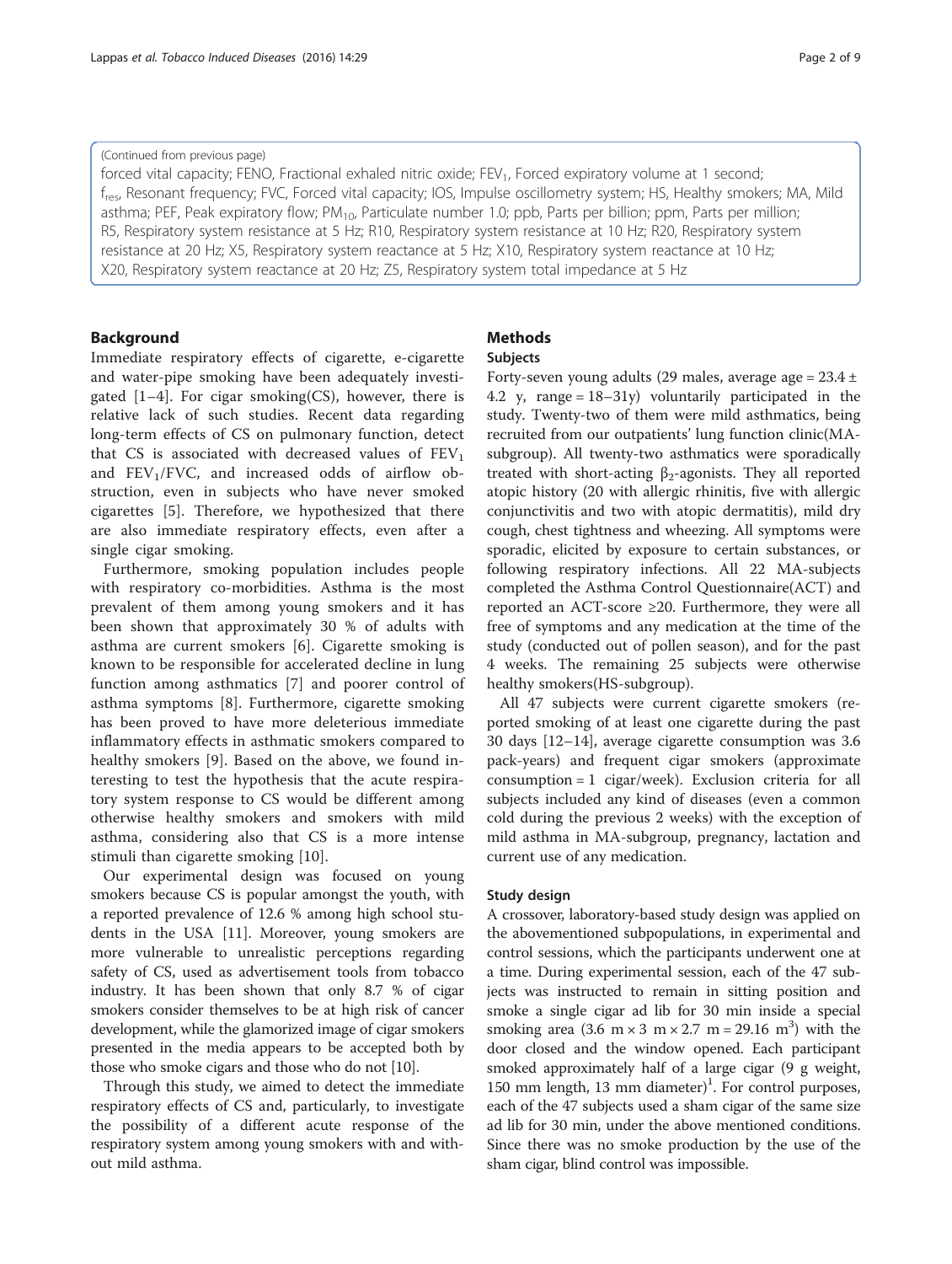In line with relevant, previously published methodology, all 47 subjects were instructed to avoid consuming food, drinks, beverages 4 h prior to each session [[1](#page-7-0)–[4](#page-7-0)]. In regard to the time of smoking abstinence prior to the measurements, there is considerable inconsistency in the literature, ranging from hours to days [\[15](#page-8-0)–[17](#page-8-0)]. Furthermore, the time frame for detecting the short-term effects of CS on lung function is unclear. We chose abstinence from both cigarette and cigar smoking for 12 h prior to the measurements, which has been previously used in studies with relevant objectives and methodology [\[9](#page-7-0)]. Furthermore, this time frame secured the good compliance of the subjects to abstinence from smoking. Each session began at 8 am and each participant was advised to avoid smoking between 8 pm and 8 am. This setting was easily achievable by all our subjects, who were mild smokers.

The ethics committee of the Hellenic Cancer Society, Athens, Greece, provided ethics approval (protocol number: 561/28-1-14). Each subject read and signed an informed consent form prior to study enrollment.

#### Pulmonary function assessment

Spirometry was performed at an initial session (day 1), along with the assessment of the subjects' medical history (including ACT in the MA-subgroup). In the second (control) and the third (experimental) session, measurement of the exhaled carbon monoxide(eCO), impulse oscillometry(IOS) and measurement of fractional exhaled nitric oxide(FENO) were performed in the above mentioned sequence, before and immediately after the corresponding intervention. All three sessions took place in three consecutive days and the control session (day 2) always preceded the experimental session (day 3) for consistency purposes.

## (i) Spirometry and flow-volume loop

Dynamic expiratory lung volumes and flows (FVC,  $FEV<sub>1</sub>$ ,  $FEV<sub>1</sub>/FVC$  %, PEF, and FEF at 25, 50, and 75 % of exhaled VC) were measured in sitting position with a nose-clip applied, using a Jaeger MasterScreen spirometry system in all subjects according to the recommendations of the ATS/ERS task force guidelines [\[18\]](#page-8-0). Predicted values of the abovementioned parameters were calculated by the software of the equipment used.

#### (i) eCO measurements

Measurements were performed with the Bedfont "Microsmokerlyser" equipment, according to the operating instructions provided by the manufacturer: a nose-clip was applied on the subjects, and they were instructed to quietly inhale

and hold their breath for approximately 15 s, and consecutively quietly exhale for approximately 10 s. (ii)IOS measurements

- Respiratory system total impedance at 5 Hz(Z5), resistance at 5, 10, and 20 Hz (R5, R10, and R20), frequency dependence of resistance( $fdr = R5-R20$ ), reactance at 5, 10, and 20 Hz (X5, X10, and X20), resonant frequency( $f_{res}$ ) and reactance area( $AX$ ) were measured with the use of the Viasys Jaeger Masterscreen IOS system (heated pneumotach, resistance =  $0.05$  kPa/(L/s) at 10 L/s), according to the ERS task force guidelines [\[19\]](#page-8-0). Three reproducible consecutive trials (CV% < 10 %) were performed, of 90 s duration each.
- (iii)FENO measurements

Measurements were made in sitting position with a nose-clip applied, using an Eco Medics AG CLD 88 Series chemiluminescence analyzer equipped with a Spiroware 3.0 software program. Subjects were instructed to inhale deeply through a filtered mouthpiece and consecutively exhale at a mouth flow rate of approximately 50 mL/s for 10 s. Expiratory flow was held approximately steady by applying a constant positive pressure(10 cmH<sub>2</sub>O) through a resistance factor, while instructing the patient to exhale steadily using visual stimulation on the system screen. Three reproducible consecutive trials( $CV\%$  < 10 %) were performed with a 30 s. interval.

#### Statistical analysis

Quantitative variables were expressed as mean values (SD), while qualitative variables were expressed as absolute and relative frequencies. For the comparison of proportions chi-square tests were used. Student's t-tests were used for the comparison of spirometric data, baseline impulse oscillometry(IOS) and fractional exhaled nitric oxide(FENO) measurements between young subjects with mild asthma(MA) and healthy smokers(HS). Pearson correlation coefficients were computed in order to explore the association of changes in IOS measurements after cigar smoking.

In order to evaluate the effect of smoking, the effect of mild asthma, and the interaction effect of time (pre vs. post measurements) with smoking (cigar smoking or control session) mixed linear models were used [[20, 21](#page-8-0)]. In order to investigate if changes before and after the smoking session were different between the group with mild asthma (MA) and the group of healthy smokers (HS), the interaction effect of time with the presence of asthma was tested in mixed linear models that referred only to smoking session. Regression coefficients (β) with standard errors (SE) were computed from the results of the models.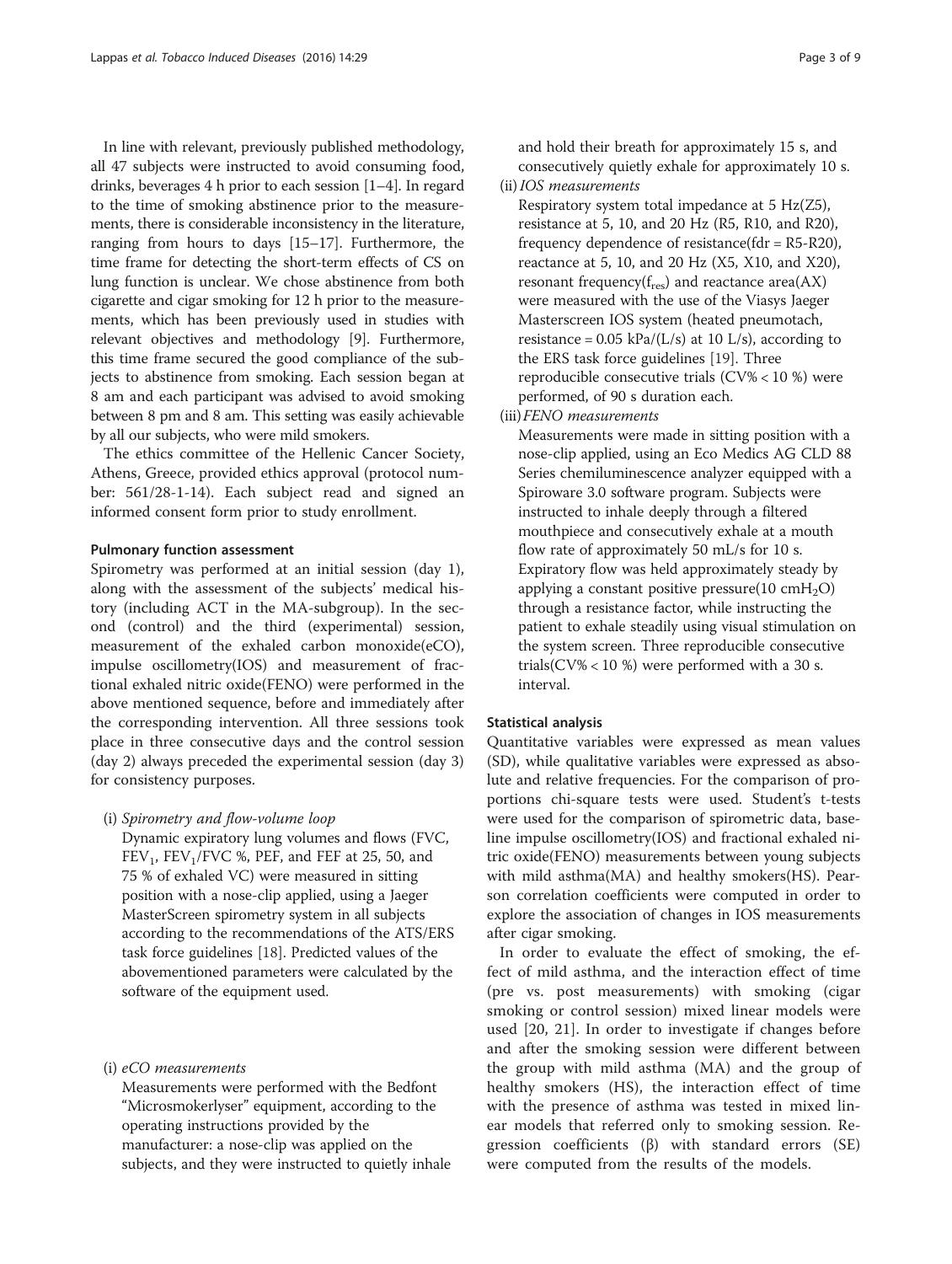In each of the mixed linear models, each outcome of impulse oscillometry(IOS), fractional exhaled nitric oxide(FENO) and exhaled carbon monoxide(eCO) measurements represented a single dependent variable, and it was tested simultaneously for the effect of time, asthma and smoking, along with the interaction effects.

All reported p values are two-tailed. Statistical significance was set at  $p < 0.05$  and analyses were conducted using STATA statistical software(version 11.0).

## Results

Demographics and baseline spirometric data are presented in Table 1. MA and HS subgroups were similar in terms of sex, age, BMI and pack-years index(Table 1). Asthmatic smokers presented with significantly lower values of  $FEV<sub>1</sub>$ ,  $FEV_1/FVC$ ,  $FEF_{25\%-75\%}$ ,  $FEF_{25\%}$ ,  $FEF_{50\%}$  and  $FEF_{75\%}$  compared with healthy smokers. Baseline IOS, FENO and eCO measurements are presented in Table 2. Significantly higher baseline values of Z5, R5, R10, R20, X5 and FENO were found in asthmatics in both experimental and control sessions. f<sub>res</sub>, X10 and AX differed between MA and HS subgroup at baseline measurements of control session.

Table [3](#page-4-0) shows mean changes of IOS, FENO and eCO measurements before and immediately after 30 min of cigar smoking or control session separately in MA and HS subgroups.

Results from mixed linear models for IOS, FENO and eCO measurements are shown in Table [4](#page-5-0). Significant changes from pre and post CS measurements were

Table 1 Demographics and baseline spirometric data for young smokers with mild asthma (MA subgroup) and healthy young smokers (HS subgroup)

|                                  | MA subgroup  | HS subgroup  |              |
|----------------------------------|--------------|--------------|--------------|
|                                  | $(N = 22)$   | $(N = 25)$   |              |
|                                  | Mean (SD)    | Mean (SD)    | P            |
| Sex, N (%)                       |              |              |              |
| Males                            | 12 (54.5)    | 17(68.0)     | $0.344*$     |
| Females                          | 10 (45.5)    | 8(32.0)      |              |
| Age (years)                      | 23.6(3.9)    | 23.2(4.5)    | $0.525***$   |
| $BMI$ (kg/cm <sup>2</sup> )      | 23.9(2.9)    | 23(3.4)      | $0.404**$    |
| Pack-years                       | 3.6(2.6)     | 3.6(2.9)     | $0.747**$    |
| FVC (% pred.)                    | 97.75 (10.6) | 105.5 (10.8) | $0.013***$   |
| FEV1 (% pred.)                   | 90.58 (9.4)  | 109.5 (9.2)  | $< 0.001$ ** |
| FEV1/FVC (% pred.)               | 79 (5.6)     | 88.8 (5.3)   | $< 0.001**$  |
| PEF (% pred.)                    | 91.49 (12.3) | 99 (13.1)    | $0.062**$    |
| FEF <sub>25%-75%</sub> (% pred.) | 71.44 (13.9) | 112.7 (22.3) | $< 0.001**$  |
| FEF <sub>25%</sub> (% pred.)     | 85.8 (16.6)  | 111 (16.6)   | $< 0.001$ ** |
| FEF <sub>50%</sub> (% pred.)     | 76.46 (14.6) | 114 (19.9)   | $< 0.001**$  |
| FEF <sub>75%</sub> (% pred.)     | 68.63 (20.0) | 118 (39.6)   | $< 0.001**$  |

\*Pearson's chi-square test; \*\*Student's t-test

| <b>Table 2</b> Baseline impulse oscillometry (IOS), fractional exhaled |
|------------------------------------------------------------------------|
| nitric oxide (FENO) and exhaled carbon monoxide (eCO)                  |
| measurements in young subjects with mild asthma (MA) and               |
| healthy smokers (HS), in experimental (smoking) and control            |
| sessions separately                                                    |

|                    | $MA (N = 22)$  | $HS (N = 25)$ |         |
|--------------------|----------------|---------------|---------|
|                    | Mean (SD)      | Mean (SD)     | $P^*$   |
| Z5 [kPa/(L/s)]     |                |               |         |
| Exrerimental group | 0.41(0.13)     | 0.30(0.06)    | < 0.001 |
| Control group      | 0.42(0.13)     | 0.31(0.07)    | 0.001   |
| R5 [kPa/(L/s)]     |                |               |         |
| Exrerimental group | 0.39(0.12)     | 0.28(0.06)    | < 0.001 |
| Control group      | 0.40(0.13)     | 0.29(0.07)    | 0.001   |
| R10 [kPa/(L/s)]    |                |               |         |
| Exrerimental group | 0.36(0.11)     | 0.26(0.05)    | < 0.001 |
| Control group      | 0.33(0.11)     | 0.27(0.07)    | 0.001   |
| R20 [kPa/(L/s)]    |                |               |         |
| Exrerimental group | 0.35(0.10)     | 0.26(0.05)    | < 0.001 |
| Control group      | 0.36(0.10)     | 0.27(0.08)    | 0.002   |
| fdr $[kPa/(L/s)]$  |                |               |         |
| Exrerimental group | 0.04(0.06)     | 0.03(0.03)    | 0.407   |
| Control group      | 0.04(0.06)     | 0.02(0.04)    | 0.102   |
| $f_{res}$ (Hz)     |                |               |         |
| Exrerimental group | 11.84 (3.35)   | 10.48 (2.75)  | 0.133   |
| Control group      | 12.83 (4.73)   | 10.31(2.43)   | 0.024   |
| $X5$ [kPa/(L/s)]   |                |               |         |
| Exrerimental group | $-0.12(0.05)$  | $-0.09(0.03)$ | 0.014   |
| Control group      | $-0.13(0.05)$  | $-0.10(0.03)$ | 0.015   |
| $X10$ [kPa/(L/s)]  |                |               |         |
| Exrerimental group | $-0.02(0.05)$  | 0.0004(0.03)  | 0.070   |
| Control group      | $-0.02$ (0.05) | 0.004(0.03)   | 0.026   |
| X20 [kPa/(L/s)]    |                |               |         |
| Exrerimental group | 0.08(0.05)     | 0.09(0.05)    | 0.325   |
| Control group      | 0.09(0.08)     | 0.10(0.05)    | 0.643   |
| AX (kPa/L)         |                |               |         |
| Exrerimental group | 0.42(0.48)     | 0.23(0.17)    | 0.072   |
| Control group      | 0.47(0.49)     | 0.23(0.15)    | 0.029   |
| FENO (ppb)         |                |               |         |
| Exrerimental group | 22.50(15.6)    | 12.00 (6.9)   | 0.004   |
| Control group      | 19.84 (14.6)   | 10.57(4.7)    | 0.004   |
| eCO (ppm)          |                |               |         |
| Exrerimental group | 3.68(2.01)     | 4.40 (2.31)   | 0.265   |
| Control group      | 4.14 (2.12)    | 3.84 (2.27)   | 0.647   |
| *Student's t-test  |                |               |         |

found for Z5, R5, R10, R20 and eCO. Also, a significant interaction effect of smoking with time was found for the aforementioned parameters, indicating that Z5, R5,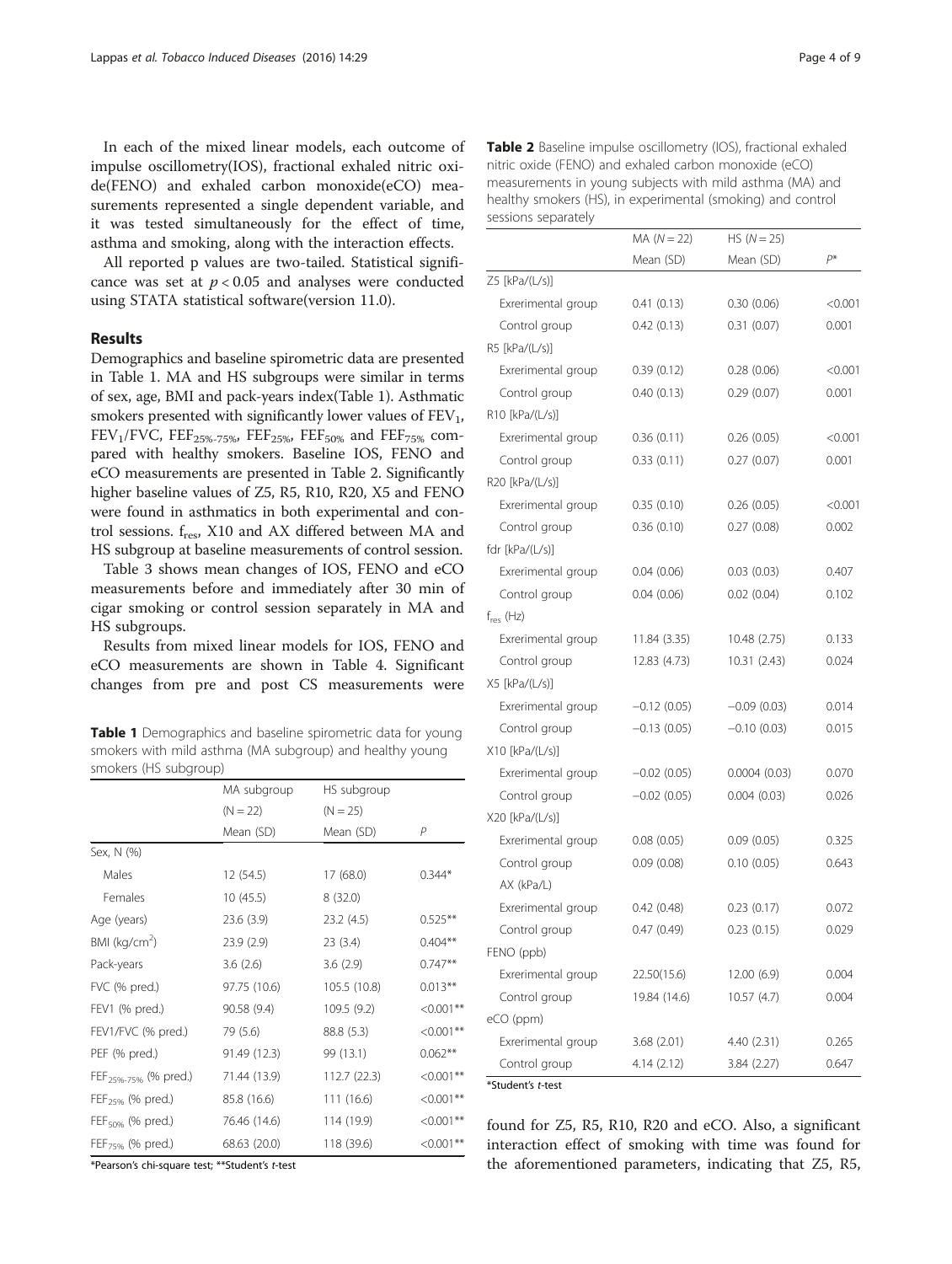<span id="page-4-0"></span>

| <b>Table 3</b> Mean changes of impulse oscillometry (IOS), fractional |
|-----------------------------------------------------------------------|
| exhaled nitric oxide (FENO) and exhaled carbon monoxide               |
| (eCO) measurements before and immediately after 30 min of             |
| cigar smoking (experimental session) or control session               |
| separately in young smokers with mild asthma (MA) and                 |
| healthy smokers (HS)                                                  |

| Change (%)<br>Change (%)<br>Z5 [kPa/(L/s)]<br>Exrerimental group<br>$+0.04 (+10.6 %)$<br>$+0.03 (+8.8 %)$<br>Control group<br>$-0.02$ $(-4.0 %)$<br>$-0.01$ $(-2.6 %)$<br>R5 [kPa/(L/s)]<br>Exrerimental group<br>$+0.05 (+11.5 %)$<br>$+0.03 (+10.4 %)$<br>Control group<br>$-0.02$ ( $-4.1$ %)<br>$-0.01$ $(-2.7 %)$<br>R10 [kPa/(L/s)]<br>Exrerimental group<br>$+0.03 (+12.0 %)$<br>$+0.03 (+8.3 %)$<br>Control group<br>$-0.02$ $(-5.1%$<br>$-0.01$ $(-2.3\% )$<br>R20 [kPa/(L/s)]<br>Exrerimental group<br>$+0.04 (+16.6 %)$<br>$+0.02$ (+4.8 %)<br>Control group<br>$-0.01$ $(-3.8 %)$<br>$-0.003$ $(-1.0 %)$<br>fdr [kPa/(L/s)]<br>Exrerimental group<br>$-0.01$ $(-50.0 %)$<br>$+0.03 (+72.1 %)$<br>Control group<br>$-0.003$ $(-6.5\%)$<br>$-0.01$ $(-26.5\% )$<br>Exrerimental group<br>$-0.27$ ( $-2.6$ %)<br>$+1.55$ (+13.1 %)<br>Control group<br>$-0.03$ $(-0.3 %)$<br>$+0.17 (+1.3 %)$<br>$X5$ [kPa/(L/s)]<br>Exrerimental group<br>$-0.04$ (+3.4 %)<br>$+0.003 (-3.4 %)$<br>Control group<br>$+0.002$ (-1.8 %)<br>$-0.002 (+1.7 %)$<br>X10 [kPa/(L/s)]<br>Exrerimental group<br>$+0.005 (+1200 %)$<br>$-0.02$ (+76.6 %)<br>Control group<br>$-0.003 (+13.5 %)$<br>$0,00$ $(0,0\%$<br>X20 [kPa/(L/s)]<br>Exrerimental group<br>$-0.02$ ( $-24.7$ %)<br>$-0.001$ $(-1.3 %)$<br>$-0.02$ $(-20.9 %)$<br>Control group<br>$-0.004$ $(-4.06\% )$<br>AX (kPa/L)<br>Exrerimental group<br>$+0.15 (+35.4 %)$<br>$-0.013(-6.0%$<br>Control group<br>$-0.003$ $(-1.2 %)$<br>$+0.04$ (+7.5 %)<br>FENO (ppb)<br>Exrerimental group<br>$-2.41 (-10.7 %)$<br>$-0.52$ ( $-4.4$ %)<br>Control group<br>$+0.38(+1.9)$<br>$+0.35 (+3.4 %)$<br>eCO (ppm)<br>Exrerimental group<br>$+11.36(308.6%)$<br>$+15.52 (+352.7 %)$ |                | $MA (n = 22)$    | $HS (n = 25)$    |
|------------------------------------------------------------------------------------------------------------------------------------------------------------------------------------------------------------------------------------------------------------------------------------------------------------------------------------------------------------------------------------------------------------------------------------------------------------------------------------------------------------------------------------------------------------------------------------------------------------------------------------------------------------------------------------------------------------------------------------------------------------------------------------------------------------------------------------------------------------------------------------------------------------------------------------------------------------------------------------------------------------------------------------------------------------------------------------------------------------------------------------------------------------------------------------------------------------------------------------------------------------------------------------------------------------------------------------------------------------------------------------------------------------------------------------------------------------------------------------------------------------------------------------------------------------------------------------------------------------------------------------------------------------------------------------------------------------------------|----------------|------------------|------------------|
|                                                                                                                                                                                                                                                                                                                                                                                                                                                                                                                                                                                                                                                                                                                                                                                                                                                                                                                                                                                                                                                                                                                                                                                                                                                                                                                                                                                                                                                                                                                                                                                                                                                                                                                        |                |                  |                  |
|                                                                                                                                                                                                                                                                                                                                                                                                                                                                                                                                                                                                                                                                                                                                                                                                                                                                                                                                                                                                                                                                                                                                                                                                                                                                                                                                                                                                                                                                                                                                                                                                                                                                                                                        |                |                  |                  |
|                                                                                                                                                                                                                                                                                                                                                                                                                                                                                                                                                                                                                                                                                                                                                                                                                                                                                                                                                                                                                                                                                                                                                                                                                                                                                                                                                                                                                                                                                                                                                                                                                                                                                                                        |                |                  |                  |
|                                                                                                                                                                                                                                                                                                                                                                                                                                                                                                                                                                                                                                                                                                                                                                                                                                                                                                                                                                                                                                                                                                                                                                                                                                                                                                                                                                                                                                                                                                                                                                                                                                                                                                                        |                |                  |                  |
|                                                                                                                                                                                                                                                                                                                                                                                                                                                                                                                                                                                                                                                                                                                                                                                                                                                                                                                                                                                                                                                                                                                                                                                                                                                                                                                                                                                                                                                                                                                                                                                                                                                                                                                        |                |                  |                  |
|                                                                                                                                                                                                                                                                                                                                                                                                                                                                                                                                                                                                                                                                                                                                                                                                                                                                                                                                                                                                                                                                                                                                                                                                                                                                                                                                                                                                                                                                                                                                                                                                                                                                                                                        |                |                  |                  |
|                                                                                                                                                                                                                                                                                                                                                                                                                                                                                                                                                                                                                                                                                                                                                                                                                                                                                                                                                                                                                                                                                                                                                                                                                                                                                                                                                                                                                                                                                                                                                                                                                                                                                                                        |                |                  |                  |
|                                                                                                                                                                                                                                                                                                                                                                                                                                                                                                                                                                                                                                                                                                                                                                                                                                                                                                                                                                                                                                                                                                                                                                                                                                                                                                                                                                                                                                                                                                                                                                                                                                                                                                                        |                |                  |                  |
|                                                                                                                                                                                                                                                                                                                                                                                                                                                                                                                                                                                                                                                                                                                                                                                                                                                                                                                                                                                                                                                                                                                                                                                                                                                                                                                                                                                                                                                                                                                                                                                                                                                                                                                        |                |                  |                  |
|                                                                                                                                                                                                                                                                                                                                                                                                                                                                                                                                                                                                                                                                                                                                                                                                                                                                                                                                                                                                                                                                                                                                                                                                                                                                                                                                                                                                                                                                                                                                                                                                                                                                                                                        |                |                  |                  |
|                                                                                                                                                                                                                                                                                                                                                                                                                                                                                                                                                                                                                                                                                                                                                                                                                                                                                                                                                                                                                                                                                                                                                                                                                                                                                                                                                                                                                                                                                                                                                                                                                                                                                                                        |                |                  |                  |
|                                                                                                                                                                                                                                                                                                                                                                                                                                                                                                                                                                                                                                                                                                                                                                                                                                                                                                                                                                                                                                                                                                                                                                                                                                                                                                                                                                                                                                                                                                                                                                                                                                                                                                                        |                |                  |                  |
|                                                                                                                                                                                                                                                                                                                                                                                                                                                                                                                                                                                                                                                                                                                                                                                                                                                                                                                                                                                                                                                                                                                                                                                                                                                                                                                                                                                                                                                                                                                                                                                                                                                                                                                        |                |                  |                  |
|                                                                                                                                                                                                                                                                                                                                                                                                                                                                                                                                                                                                                                                                                                                                                                                                                                                                                                                                                                                                                                                                                                                                                                                                                                                                                                                                                                                                                                                                                                                                                                                                                                                                                                                        |                |                  |                  |
|                                                                                                                                                                                                                                                                                                                                                                                                                                                                                                                                                                                                                                                                                                                                                                                                                                                                                                                                                                                                                                                                                                                                                                                                                                                                                                                                                                                                                                                                                                                                                                                                                                                                                                                        |                |                  |                  |
|                                                                                                                                                                                                                                                                                                                                                                                                                                                                                                                                                                                                                                                                                                                                                                                                                                                                                                                                                                                                                                                                                                                                                                                                                                                                                                                                                                                                                                                                                                                                                                                                                                                                                                                        |                |                  |                  |
|                                                                                                                                                                                                                                                                                                                                                                                                                                                                                                                                                                                                                                                                                                                                                                                                                                                                                                                                                                                                                                                                                                                                                                                                                                                                                                                                                                                                                                                                                                                                                                                                                                                                                                                        | $f_{res}$ (Hz) |                  |                  |
|                                                                                                                                                                                                                                                                                                                                                                                                                                                                                                                                                                                                                                                                                                                                                                                                                                                                                                                                                                                                                                                                                                                                                                                                                                                                                                                                                                                                                                                                                                                                                                                                                                                                                                                        |                |                  |                  |
|                                                                                                                                                                                                                                                                                                                                                                                                                                                                                                                                                                                                                                                                                                                                                                                                                                                                                                                                                                                                                                                                                                                                                                                                                                                                                                                                                                                                                                                                                                                                                                                                                                                                                                                        |                |                  |                  |
|                                                                                                                                                                                                                                                                                                                                                                                                                                                                                                                                                                                                                                                                                                                                                                                                                                                                                                                                                                                                                                                                                                                                                                                                                                                                                                                                                                                                                                                                                                                                                                                                                                                                                                                        |                |                  |                  |
|                                                                                                                                                                                                                                                                                                                                                                                                                                                                                                                                                                                                                                                                                                                                                                                                                                                                                                                                                                                                                                                                                                                                                                                                                                                                                                                                                                                                                                                                                                                                                                                                                                                                                                                        |                |                  |                  |
|                                                                                                                                                                                                                                                                                                                                                                                                                                                                                                                                                                                                                                                                                                                                                                                                                                                                                                                                                                                                                                                                                                                                                                                                                                                                                                                                                                                                                                                                                                                                                                                                                                                                                                                        |                |                  |                  |
|                                                                                                                                                                                                                                                                                                                                                                                                                                                                                                                                                                                                                                                                                                                                                                                                                                                                                                                                                                                                                                                                                                                                                                                                                                                                                                                                                                                                                                                                                                                                                                                                                                                                                                                        |                |                  |                  |
|                                                                                                                                                                                                                                                                                                                                                                                                                                                                                                                                                                                                                                                                                                                                                                                                                                                                                                                                                                                                                                                                                                                                                                                                                                                                                                                                                                                                                                                                                                                                                                                                                                                                                                                        |                |                  |                  |
|                                                                                                                                                                                                                                                                                                                                                                                                                                                                                                                                                                                                                                                                                                                                                                                                                                                                                                                                                                                                                                                                                                                                                                                                                                                                                                                                                                                                                                                                                                                                                                                                                                                                                                                        |                |                  |                  |
|                                                                                                                                                                                                                                                                                                                                                                                                                                                                                                                                                                                                                                                                                                                                                                                                                                                                                                                                                                                                                                                                                                                                                                                                                                                                                                                                                                                                                                                                                                                                                                                                                                                                                                                        |                |                  |                  |
|                                                                                                                                                                                                                                                                                                                                                                                                                                                                                                                                                                                                                                                                                                                                                                                                                                                                                                                                                                                                                                                                                                                                                                                                                                                                                                                                                                                                                                                                                                                                                                                                                                                                                                                        |                |                  |                  |
|                                                                                                                                                                                                                                                                                                                                                                                                                                                                                                                                                                                                                                                                                                                                                                                                                                                                                                                                                                                                                                                                                                                                                                                                                                                                                                                                                                                                                                                                                                                                                                                                                                                                                                                        |                |                  |                  |
|                                                                                                                                                                                                                                                                                                                                                                                                                                                                                                                                                                                                                                                                                                                                                                                                                                                                                                                                                                                                                                                                                                                                                                                                                                                                                                                                                                                                                                                                                                                                                                                                                                                                                                                        |                |                  |                  |
|                                                                                                                                                                                                                                                                                                                                                                                                                                                                                                                                                                                                                                                                                                                                                                                                                                                                                                                                                                                                                                                                                                                                                                                                                                                                                                                                                                                                                                                                                                                                                                                                                                                                                                                        |                |                  |                  |
|                                                                                                                                                                                                                                                                                                                                                                                                                                                                                                                                                                                                                                                                                                                                                                                                                                                                                                                                                                                                                                                                                                                                                                                                                                                                                                                                                                                                                                                                                                                                                                                                                                                                                                                        |                |                  |                  |
|                                                                                                                                                                                                                                                                                                                                                                                                                                                                                                                                                                                                                                                                                                                                                                                                                                                                                                                                                                                                                                                                                                                                                                                                                                                                                                                                                                                                                                                                                                                                                                                                                                                                                                                        |                |                  |                  |
|                                                                                                                                                                                                                                                                                                                                                                                                                                                                                                                                                                                                                                                                                                                                                                                                                                                                                                                                                                                                                                                                                                                                                                                                                                                                                                                                                                                                                                                                                                                                                                                                                                                                                                                        |                |                  |                  |
|                                                                                                                                                                                                                                                                                                                                                                                                                                                                                                                                                                                                                                                                                                                                                                                                                                                                                                                                                                                                                                                                                                                                                                                                                                                                                                                                                                                                                                                                                                                                                                                                                                                                                                                        |                |                  |                  |
|                                                                                                                                                                                                                                                                                                                                                                                                                                                                                                                                                                                                                                                                                                                                                                                                                                                                                                                                                                                                                                                                                                                                                                                                                                                                                                                                                                                                                                                                                                                                                                                                                                                                                                                        |                |                  |                  |
|                                                                                                                                                                                                                                                                                                                                                                                                                                                                                                                                                                                                                                                                                                                                                                                                                                                                                                                                                                                                                                                                                                                                                                                                                                                                                                                                                                                                                                                                                                                                                                                                                                                                                                                        |                |                  |                  |
|                                                                                                                                                                                                                                                                                                                                                                                                                                                                                                                                                                                                                                                                                                                                                                                                                                                                                                                                                                                                                                                                                                                                                                                                                                                                                                                                                                                                                                                                                                                                                                                                                                                                                                                        | Control group  | $+0.18 (+4.4 %)$ | $+0.16 (+4.2 %)$ |

R10, R20 and eCO increased significantly in both healthy and asthmatics but only after smoking and not in control session.

eCO raised dramatically after smoking(up to 352.7 %) in both subgroups. Z5 increased by 8.8 % in HS and 10.6 % in MA. R5 raised by 10.4 % in HS and 11.5 % in MA. R10 raised by 12 % in HS and 8.3 % in MA. R20 increased by 16.6 % in HS and 4.8 % in MA. For all the aforementioned parameters, no significant differences in the degree of change was found between healthy and asthmatic smokers.

Table [5](#page-5-0) presents the results from mixed linear models for significant findings concerning the differences in the degree of changes before and after smoking between healthy and asthmatics. A significant interaction of mild asthma with time was found for R20, fdr,  $f_{res}$ , X10, X20 and AX. A greater increase was found for R20 in HS (+16.6 %) compared with MA (+4.8 %),  $p = 0.017$ . Fdr increased by 72.1 % in MA and decreased by 50 % in HS  $(p < 0.001)$ .  $F_{res}$  increased by 13.1 % in MA and decreased by 2.6 % in HS ( $p = 0.007$ ). Also, AX raised by 35.4 % in MA, whereas showed a decrease by 6 % in HS  $(p = 0.012)$ . The aforementioned differences are illustrated in Fig. [1a, b and c](#page-6-0).

X10 decreased in MA by 76.6 % and increased in HS subgroup by 1200 % ( $p = 0.001$ ), while X20 showed a greater decrease in MA(−24.7 %) compared to HS(−1.3 %),  $p = 0.007$  (Fig. [1d\)](#page-6-0).

Changes in AX, fdr and  $f_{res}$  were significantly correlated in both MA and HS subgroups ( $p < 0.05$ ) indicating that greater changes in one parameter are associated with greater changes in other IOS measurements.

FENO was not changed significantly after smoking, and no difference in the degree of FENO change was found between healthy and asthmatic smokers.

## **Discussion**

In this crossover study, we investigated for first time the immediate effects of CS on respiratory mechanics and exhaled biomarkers, among young regular cigarette and frequent cigar smokers with and without mild asthma. In order to investigate the effect of asthma on the acute respiratory system response to CS, we chose to include young smokers with mild, well controlled asthma  $(ACT \geq 20)$ , who had never been treated systematically, so as to avoid the influence of treatment and thereby investigate the naïve airway response to CS. Furthermore, this design allowed us to compare the lung function outcomes between asthmatics and healthy subjects in order to identify the true asthma effect, since there was no alteration to the bronchomotor tone and reflexes caused by long-term treatment with bronchodilators and antiinflammatory medication.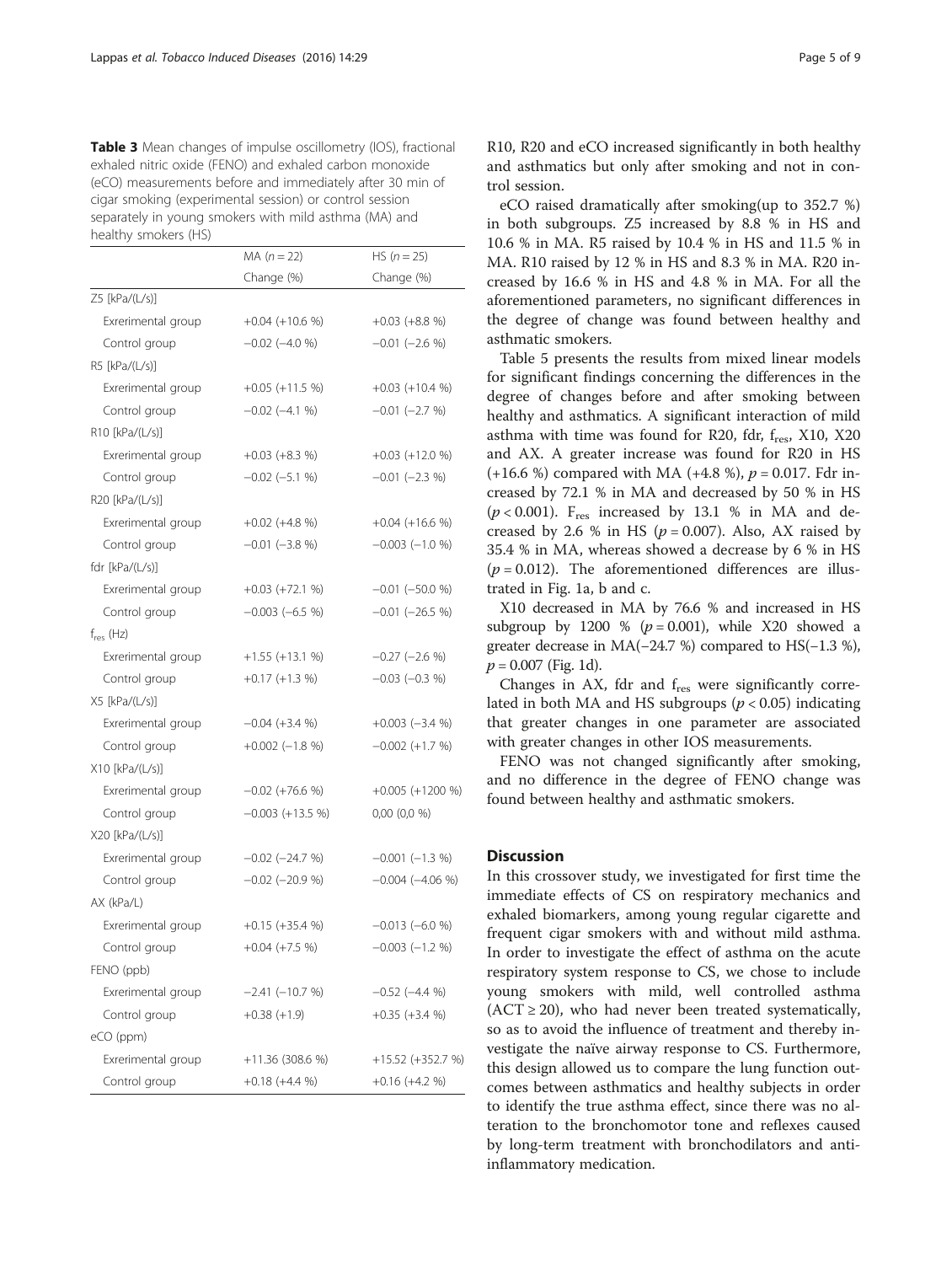<span id="page-5-0"></span>Table 4 Regression coefficients (β) and standard errors (SE) from mixed linear models for impulse oscillometry (IOS), fractional exhaled nitric oxide (FENO) and exhaled carbon monoxide (eCO) measurements, before and immediately after cigar smoking in healthy and mild asthmatic young smokers

|                     | $\beta$ for time (SE) | P       | $\beta$ for mild asthma (SE) | P       | $\beta$ for smoking (SE) | P     | $\beta$ for interaction of smoking<br>with time (SE) | $\overline{P}$ |
|---------------------|-----------------------|---------|------------------------------|---------|--------------------------|-------|------------------------------------------------------|----------------|
| $Z5$ [kPa/(L/s)]    | 0.08(0.04)            | 0.025   | 0.11(0.02)                   | < 0.001 | 0.01(0.02)               | 0.703 | $-0.05(0.02)$                                        | 0.041          |
| $RS$ [kPa/(L/s)]    | 0.09(0.03)            | 0.012   | 0.11(0.02)                   | < 0.001 | 0.01(0.02)               | 0.686 | $-0.05(0.02)$                                        | 0.024          |
| $R10$ [kPa/(L/s)]   | 0.07(0.03)            | 0.013   | 0.10(0.02)                   | < 0.001 | 0.01(0.02)               | 0.536 | $-0.04(0.02)$                                        | 0.023          |
| $R20$ [kPa/(L/s)]   | 0.07(0.03)            | 0.019   | 0.08(0.02)                   | < 0.001 | 0.01(0.01)               | 0.497 | $-0.04(0.02)$                                        | 0.038          |
| fdr [kPa/ $(L/s)$ ] | 0.02(0.02)            | 0.387   | 0.03(0.01)                   | 0.006   | $-0.003(0.01)$           | 0.737 | $-0.01(0.01)$                                        | 0.391          |
| $f_{res}$ (Hz)      | 1.10(1.31)            | 0.400   | 2.46(0.76)                   | 0.001   | 0.37(0.58)               | 0.523 | $-0.52(0.83)$                                        | 0.530          |
| $X5$ [kPa/(L/s)]    | $-0.001(0.01)$        | 0.966   | $-0.03(0.01)$                | 0.001   | $-0.004(0.01)$           | 0.525 | 0.0004(0.01)                                         | 0.964          |
| $X10$ [kPa/(L/s)]   | $-0.01(0.02)$         | 0.575   | $-0.03(0.01)$                | 0.001   | 0.001(0.01)              | 0.927 | 0.004(0.01)                                          | 0.713          |
| $X20$ [kPa/(L/s)]   | $-0.01(0.02)$         | 0.670   | $-0.02(0.01)$                | 0.062   | 0.01(0.01)               | 0.534 | $-0.001(0.01)$                                       | 0.950          |
| $AX$ (kPa/L)        | 0.11(0.15)            | 0.460   | 0.27(0.10)                   | 0.005   | 0.02(0.07)               | 0.719 | $-0.05(0.10)$                                        | 0.614          |
| FENO (ppb)          | $-3.18(4.03)$         | 0.431   | 9.47(2.42)                   | < 0.001 | $-2.06(1.80)$            | 0.253 | 1.77(2.55)                                           | 0.488          |
| eCO (ppm)           | 27.0 (2.36)           | < 0.001 | $-1.21(2.72)$                | 0.093   | $-0.09(1.01)$            | 0.933 | $-13.4(1.43)$                                        | < 0.001        |

Significant changes from pre and post cigar smoking measurements were found for Z5, R5, R10, R20 and eCO. Also, a significant interaction effect of smoking with time was found for the aforementioned parameters, indicating that Z5, R5, R10, R20 and eCO increased significantly in both healthy and asthmatics, but only after smoking and not in control session

We found that, immediately after 30 min of CS, levels of eCO increased dramatically (up to 352.7 %) and, as expected, no difference was detected between healthy and asthmatics. According to the calculations provided by the equipment used, the observed changes of eCO corresponded to a significant average increase of carboxyhemoglobin (COHb%), equal in both subgroups. Those findings are compatible with results of other studies investigating the chronic effect of CS on eCO and COHb [[22](#page-8-0)–[24](#page-8-0)] and they confirm that CS is not safe in terms of CO pollution.

In regard to pulmonary function assessment, we avoided pre vs. post CS comparison of spirometric measurements, since it has been shown that the forced maneuvers required may alter the bronchomotor tone [\[25](#page-8-0)], influencing IOS [[26, 27](#page-8-0)] and FENO measurements [\[28](#page-8-0)]. Furthermore, IOS has been proved more sensitive than

spirometry, since changes in IOS-resistance precede changes in PEF and  $FEV<sub>1</sub>$  in experimentally induced airway obstruction [\[29](#page-8-0)].

According to our findings, CS caused significant increase of respiratory system total impedance(Z5) in both healthy and asthmatics. This change was attributable to the significant increase of total resistance $(R5)$ , since low frequency reactance(X5) values, reflecting respiratory system elastance, were not significantly modified. Furthermore, central airways resistance(R20) increased significantly in both subgroups, which was possibly attributable to the considerable concentrations of thoracic dust  $(PM_{10})$  but also inhalable dust (particles diameter  $\geq 1$  µm) in cigar smoke [[30](#page-8-0)], normally wiped away by mucociliary clearance in larger airways, before reaching small airways or alveolar space [\[31](#page-8-0), [32](#page-8-0)]. Frequency dependence of resistance(fdr = R5-R20), which is the most specific indicator of peripheral

Table 5 Regression coefficients (β) and standard errors (SE) from mixed linear models for significant findings concerning the differences in the degree of changes before and after cigar smoking between subjects with mild asthma (MA subgroup) and otherwise healthy smokers (HS subgroup)

|                   | $\beta$ for time (SE) | P       | $\beta$ for mild asthma (SE) | P       | β for interaction of mild asthma<br>with time (SE) | D       |
|-------------------|-----------------------|---------|------------------------------|---------|----------------------------------------------------|---------|
| $R20$ [kPa/(L/s)] | 0.04(0.01)            | < 0.001 | 0.10(0.02)                   | < 0.001 | $-0.03(0.01)$                                      | 0.017   |
| fdr $[kPa/(L/s)]$ | $-0.01(0.004)$        | 0.004   | 0.01(0.02)                   | 0.520   | 0.04(0.01)                                         | < 0.001 |
| $f_{res}$ (Hz)    | $-0.27(0.47)$         | 0.556   | 1.21 (1.06)                  | 0.252   | 1.83 (0.68)                                        | 0.007   |
| $X10$ [kPa/(L/s)] | 0.01(0.004)           | 0.252   | $-0.02(0.01)$                | 0.173   | $-0.02(0.01)$                                      | 0.001   |
| $X20$ [kPa/(L/s)] | $-0.001(0.01)$        | 0.822   | $-0.01(0.01)$                | 0.583   | $-0.02(0.01)$                                      | 0.007   |
| $AX$ (kPa/L)      | $-0.01(0.04)$         | 0.767   | 0.19(0.14)                   | 0.184   | 0.16(0.07)                                         | 0.012   |

A significant interaction of mild asthma with time was found for R20, fdr, fres, X10, X20 and AX. A greater increase after smoking session was found for R20 in healthy individuals. Fdr, fres and AX increased in asthmatics, while showed a decrease in healthy smokers. X10 decreased in asthmatics and increased in healthy smokers, while X20 had a greater decrease in asthmatics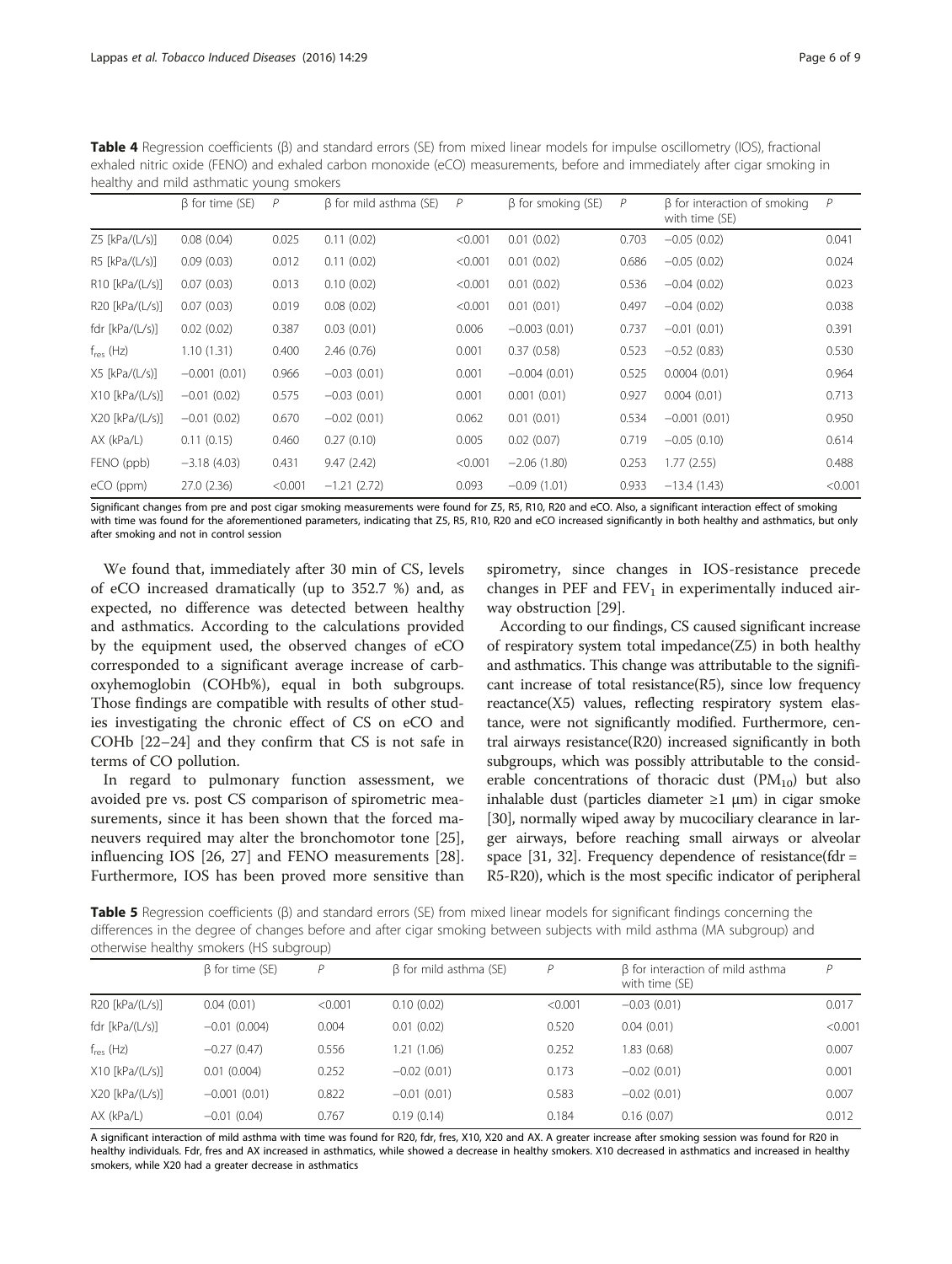<span id="page-6-0"></span>

resistance [\[33, 34](#page-8-0)], increased significantly in MA subgroup (+72.1 %), whereas it decreased significantly in HSsubgroup (−50 %), and the difference among the changes was highly significant ( $p < 0.001$ , Fig. 1a). This indicates that CS affected primarily the peripheral airways in asthmatics, whereas in healthy subjects, dysfunction was located primarily in central airways.

In particular, CS caused significantly higher increase of R20 leading to a significant decrease of fdr in healthy subjects (Table [5](#page-5-0), Fig. 1a). The abovementioned pattern has also been reported by Skloot et al. [[35\]](#page-8-0), who applied IOS on nonsmokers ironworkers of the Trade Disaster Centre, New York, presenting central airways dysfunction. At the same study [[35](#page-8-0)], smoking population demonstrated the pattern identified in our asthmatics, i.e. higher increase of R5 and increased fdr, which is typical of peripheral airways obstruction, detected in numerous studies applying forced oscillometry on patients with COPD [[36](#page-8-0)–[38](#page-8-0)].

We also found a significant increase of f<sub>res</sub> and AX and decreased X10 and X20 in asthmatics, but not in healthy smokers. The aforementioned changes are also indicative of acute peripheral airways obstruction [[36](#page-8-0)–[38\]](#page-8-0). In particular, increased fdr,  $f_{res}$ , and AX, have been proposed as markers of airway closure and express the increased "effective elastance" of the respiratory system [\[39](#page-8-0)], but also ventilation inhomogeneity due to peripheral bronchoconstriction [[39, 40\]](#page-8-0). These strongly correlated changes presumably represent the immediate expression of the additive effects of asthma and CS on small airways function.

We also examined the immediate respiratory response to CS in terms of FENO levels for first time. It is known that FENO is immediately reduced after a single cigarette smoking [\[1,](#page-7-0) [41\]](#page-8-0), as well as after exposure to sidestream secondhand cigarette smoking [\[42\]](#page-8-0). It has been proposed that inhalation of cigarette smoke can acutely reduce FENO through down-regulation of both endothelial and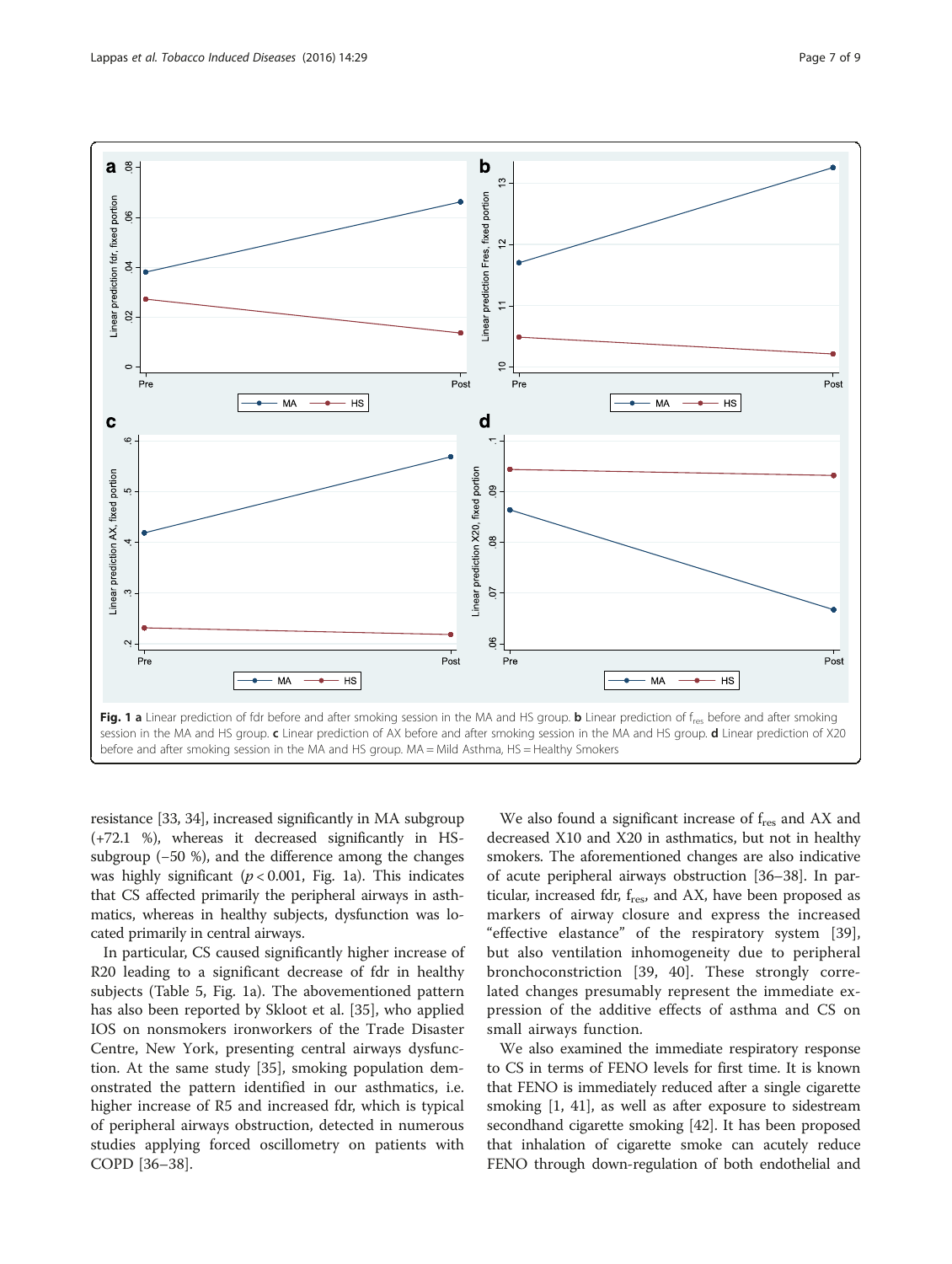<span id="page-7-0"></span>inducible NO synthases [\[43](#page-8-0)–[45](#page-8-0)], but also through the rapid conversion of NO to peroxynitrite by reactive oxygen and nitrogen species [\[44\]](#page-8-0). We hypothesized that since cigar smoke is rich in nitrogen oxides [10], the above mechanisms could be possibly leading to an acute FENO reduction after CS. However, no significant change of FENO was found, indicating that NO production was not significantly affected by acute inhalation of cigar smoke.

Furthermore, the hypothesis of a different acute response to CS between healthy and asthmatic smokers was also not confirmed in terms of NO production, since there was no difference in FENO changes between MA and HS. In a recent study by Papaioannou et al. [9], the same hypothesis was tested for cigarette smoking. The authors recruited young smokers with and without moderate, well controlled asthma, being treated with long acting β2-agonists and inhaled corticosteroids, and similar results were demonstrated, i.e. no significant FENO alterations in both populations.

Based on the above, it seems that there is no difference regarding the acute respiratory system response to tobacco smoke among healthy and asthmatic smokers, in terms of NO production. Of course, further evaluation of the abovementioned statement is needed through large scale studies.

Our study has several limitations. Firstly, a small number of subjects was examined. Secondly, we didn't investigate the time duration of the identified effects. Lastly, we didn't compare the effects of cigar smoking with those of cigarette smoking. However, the purpose of this study was not to suggest that cigar smoking is either safer or more harmful than cigarette smoking. This study aimed to add to the limited evidence supporting that cigar smoking is harmful for human lung and only a single cigar smoking can have significant deleterious effects on the airway function.

## Conclusion

CS has immediate effects on pulmonary function, expressed as ventilation heterogeneity due to peripheral bronchoconstriction in young smokers with mild asthma, and central airways dysfunction in otherwise healthy young smokers. Even though such pathophysiological alterations have no acute clinical expression, they may result in early manifestation of COPD, while clinical status or even  $FEV<sub>1</sub>$  and  $PEF$ values may be normal. This hypothesis needs to be tested, especially for asthmatic smokers.

Our results add to the limited evidence that CS is not safe. Given the high prevalence of cigar smoking, especially amongst the youth [\[11\]](#page-8-0), tobacco prevention policies must become more focused on "alternative" ways of smoking being promoted as more glamourous and safer, and especially on cigar smoking.

## **Endnotes**

 ${}^{1}$ Brand of the cigar is not referred intentionally. Manufacturer's description of the cigar: fermented, non-flavored tobacco, 70 % humidity at 26 °C (80 °F).

#### Funding

The study was sponsored by George D. Behrakis Foundation, Boston, MA, in the frame of the HEART II Project.

#### Authors' contributions

ASL, CKT and PKB take responsibility for the integrity of the data and accuracy of the data analysis. ASL: contributed to conception of the idea, study design, data analysis and interpretation, performance of the laboratory measurements, and manuscript preparation. EMK: contributed to conception of the idea, recruitment of the subjects, performance of the laboratory measurements, and helping draft the manuscript. AST: contributed to conception of the idea, recruitment of the subjects, performance of the laboratory measurements, and helping draft the manuscript. CKT: contributed to the data analysis and manuscript preparation. PKB: contributed to study supervision, study design, data interpretation, and manuscript preparation. All authors read and approved the final manuscript.

#### Competing interests

The authors declare that no potential conflicts of interest exist with any companies/organizations whose products or services may be discussed in this article.

#### Role of the sponsor

The sponsor had no role in the design of the study, the collection and analysis of the data, or in the preparation of the manuscript.

#### Author details

<sup>1</sup>George D Behrakis Research Lab, Hellenic Cancer Society, 8 Doryleou Str, P.C. 11521 Athens, Greece. <sup>2</sup>Biomedical Research Foundation, Academy of Athens, Athens, Greece. <sup>3</sup>Institute of Public Health, American College of Greece, Athens, Greece. <sup>4</sup>Department of hygiene, epidemiology and medical statistics, National and Kapodistrian University of Athens, Medical School, Athens, Greece.

#### Received: 4 November 2015 Accepted: 11 August 2016 Published online: 18 August 2016

#### References

- 1. Kougias M, Vardavas CI, Anagnostopoulos N, et al. The acute effect of cigarette smoking on the respiratory function and FENO production among young smokers. Exp Lung Res. 2013;39(8):359–64.
- 2. Vardavas CI, Anagnostopoulos N, Kougias M, et al. Short term pulmonary effects of using an e-cigarette. Impact on respiratory flow resistance, impedance, and exhaled nitric oxide. Chest. 2012;141(6):1400–6.
- 3. Hakim F, Hellou E, Goldbart A, et al. The acute effects of water-pipe smoking on the cardiorespiratory system. Chest. 2011;139(4):775–81.
- 4. Bentur L, Hellou E, Goldbart A, et al. Laboratory and clinical acute effects of active and passive indoor group water-pipe (narghile) smoking. Chest. 2014; 145(4):803–9.
- 5. Rodriguez J, Jiang R, Johnson CW, et al. The association of pipe and cigar use with cotinine levels, lung function, and airflow obstruction. Ann Intern Med. 2010;152:201–10.
- 6. Silverman RA, Boudreaux ED, Woodruff PG, et al. Cigarette smoking among asthmatic adults presenting to 64 emergency departments. Chest. 2003;123: 1472–9.
- 7. Lange P, Parner J, Vestbo J, et al. A 15-year follow-up study of ventilatory function in adults with asthma. N Engl J Med. 1998;339:1194–200.
- 8. Althuis MD, Sexton M, Prybylski D. Cigarette smoking and asthma symptom severity among adult asthmatics. J Asthma. 1999;36:257–64.
- 9. Papaioannou AI, Koutsokera A, Tanou K, et al. The acute effect of smoking in healthy and asthmatic smokers. Eur J Clin Invest. 2010;40(2):103–9.
- 10. Baker F, Ainsworth SR, Dye JT, et al. Health risks associated with cigar smoking. JAMA. 2000;284:735–40.